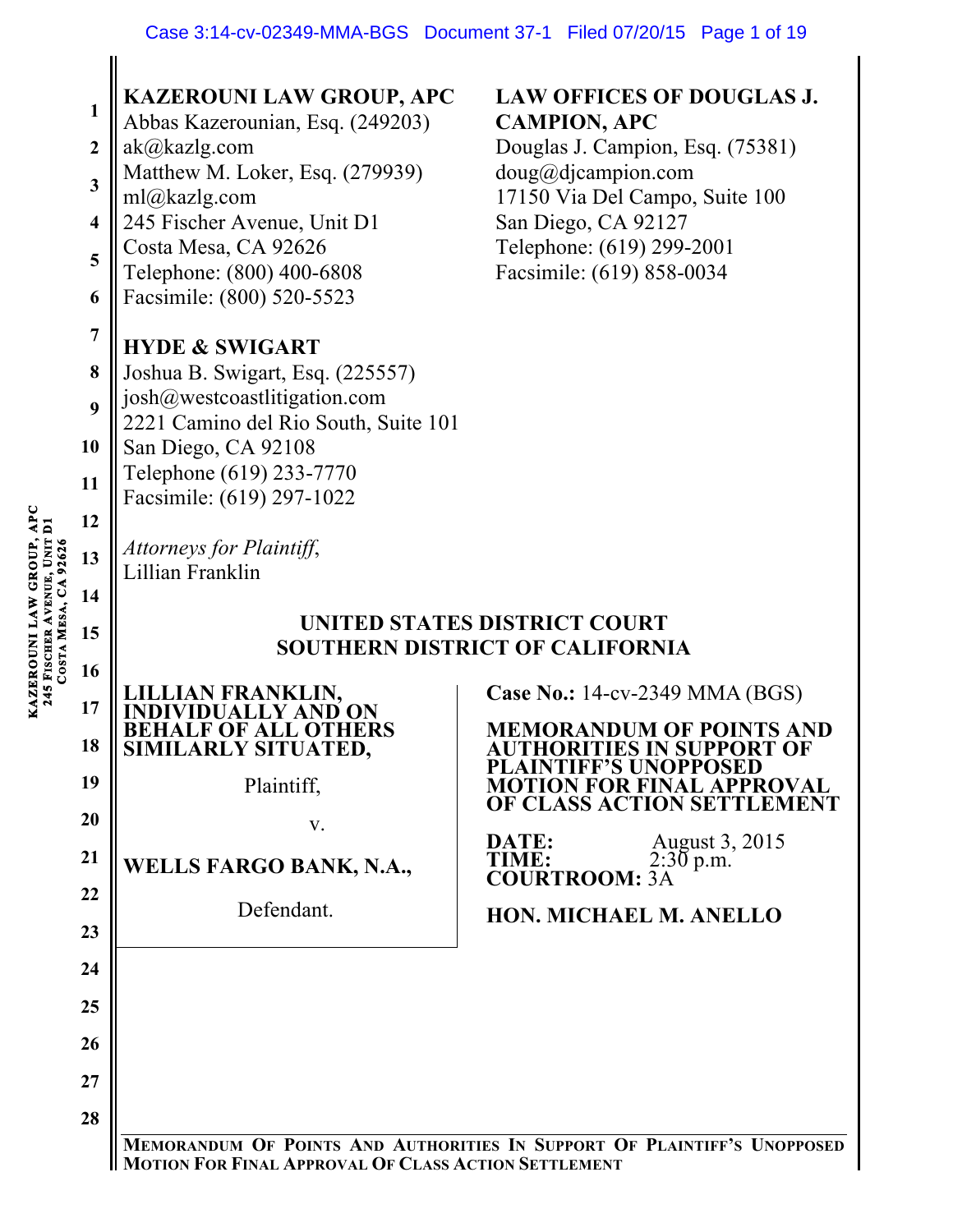## **TABLE OF CONTENTS**

| 3<br>$\overline{\mathbf{4}}$ | I.  |                                                                         |
|------------------------------|-----|-------------------------------------------------------------------------|
| 5                            | II. |                                                                         |
| 6                            |     |                                                                         |
| 7<br>8                       |     |                                                                         |
| 9                            |     | C. PRELIMINARY APPROVAL AND CONDITIONAL CERTIFICATION 4                 |
| 10                           |     |                                                                         |
| 11<br>12                     |     |                                                                         |
| 13                           |     |                                                                         |
| 14                           | Ш.  |                                                                         |
| 15<br>16                     |     |                                                                         |
| 17                           |     | B. THE SETTLEMENT IS FAIR, ADEQUATE, AND REASONABLE 7                   |
| 18                           |     | 1. The Strength of Plaintiff's Case and the Risks, Expenses, Complexity |
| 19                           |     |                                                                         |
| 20<br>21                     |     |                                                                         |
| 22                           |     | b. The risk of maintaining class action status throughout trial9        |
| 23                           |     | 2.                                                                      |
| 24<br>25                     |     |                                                                         |
| 26                           |     |                                                                         |
| 27                           |     |                                                                         |
| 28                           |     |                                                                         |
|                              |     | <b>ABLE OF CONTENTS &amp; AUTHORITIES</b><br>PAGE I OF IV               |

**1**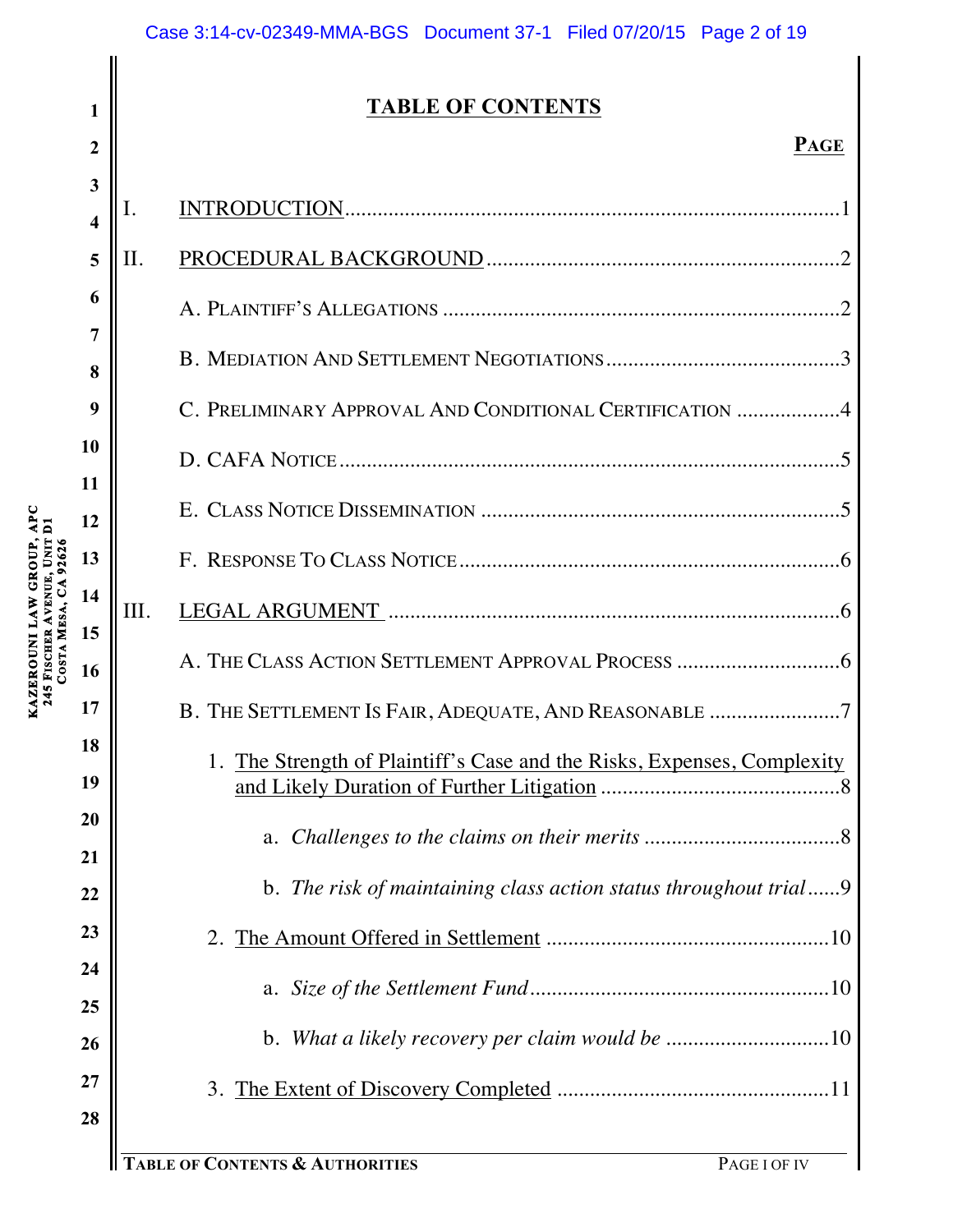| 1                       |                                                                       |
|-------------------------|-----------------------------------------------------------------------|
| $\boldsymbol{2}$        |                                                                       |
| $\mathbf{3}$            | 6. The Presence of Good Faith, Absence of Collusion, and the Approval |
| $\overline{\mathbf{4}}$ | of a Third-Party Mediator Support Final Approval of the Class         |
| 5                       |                                                                       |
| 6                       | 14<br>IV.                                                             |
| $\overline{7}$          |                                                                       |
| 8                       |                                                                       |
| 9                       |                                                                       |
| 10                      |                                                                       |
| 11                      |                                                                       |
| 12                      |                                                                       |
| 13<br>14                |                                                                       |
| 15                      |                                                                       |
| 16                      |                                                                       |
| 17                      |                                                                       |
| 18                      |                                                                       |
| 19                      |                                                                       |
| 20                      |                                                                       |
| 21                      |                                                                       |
| 22                      |                                                                       |
| 23                      |                                                                       |
| 24                      |                                                                       |
| 25                      |                                                                       |
| 26                      |                                                                       |
| 27                      |                                                                       |
| 28                      |                                                                       |
|                         | <b>TABLE OF CONTENTS &amp; AUTHORITIES</b><br>PAGE II OF IV           |

**KAZEROUNI LAW GROUP, APC** 

**245 FISCHER** 

**AVENUE, UNIT D1** 

KAZEROUNI LAW GROUP, APC<br>245 FISCHER AVENUE, UNIT D1<br>COSTA MESA, CA 92626 **MESA, CA 92626**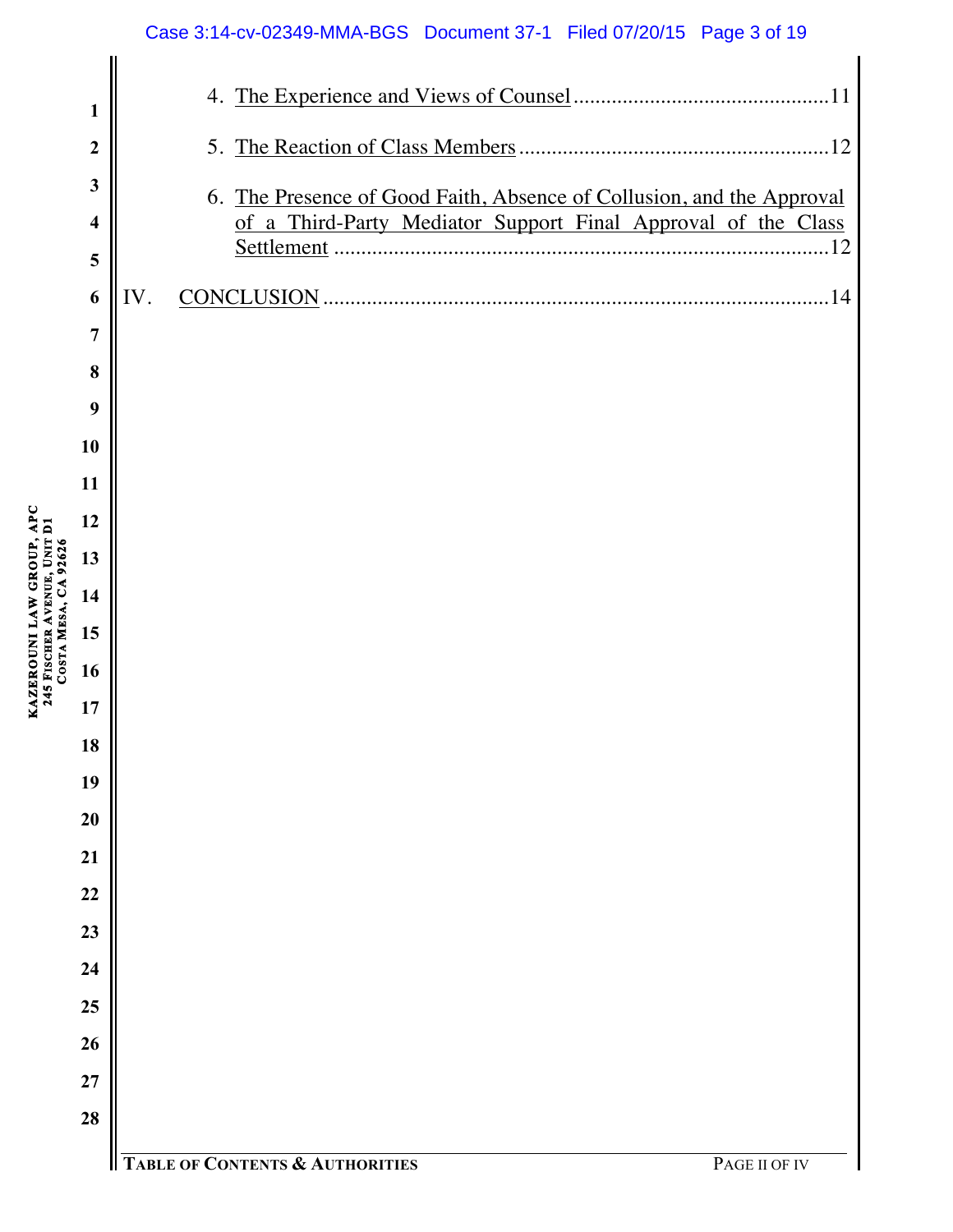#### Case 3:14-cv-02349-MMA-BGS Document 37-1 Filed 07/20/15 Page 4 of 19

**TABLE OF AUTHORITIES**

| $\overline{2}$          | <b>CASES</b>                                 | PAGE(S) |
|-------------------------|----------------------------------------------|---------|
| $\mathbf{3}$            | Bert v. AK Steel Corp.,                      |         |
| $\overline{\mathbf{4}}$ |                                              |         |
| 5                       | Boyd v. Bechtel Corp.,                       |         |
| 6                       |                                              |         |
| $\overline{7}$          | Class Plaintiff v. City of Seattle,          |         |
| 8                       |                                              |         |
| 9                       |                                              |         |
|                         | Dennis v. Kellogg Co.,                       |         |
| 10                      |                                              |         |
| 11                      | Fulford v. Logitech, Inc.,                   |         |
| 12                      |                                              |         |
| 13                      | Garner v. State Farm Mut, Inc.,              |         |
| 14                      |                                              |         |
| 15                      | Hanlon v. Chrysler Corp.,                    |         |
| 16                      |                                              |         |
| 17                      | In re Bluetooth Headset Prods. Liab. Litig., |         |
| 18                      |                                              |         |
| 19                      | In re Omnivision Technologies, Inc.,         |         |
| 20                      |                                              |         |
| 21                      | Knight v. Red Door Salons, Inc.,             |         |
| 22                      |                                              |         |
| 23                      |                                              |         |
|                         | Larson v. Sprint Nextel Corp.,               |         |
| 24                      |                                              |         |
| 25                      | Linney v. Cellular Alaska P'ship,            |         |
| 26                      |                                              |         |
| 27                      | Milliron v. T-Mobile USA, Inc.,              |         |
| 28                      |                                              |         |
|                         |                                              |         |

**1**

**TABLE OF CONTENTS & AUTHORITIES** PAGE III OF IV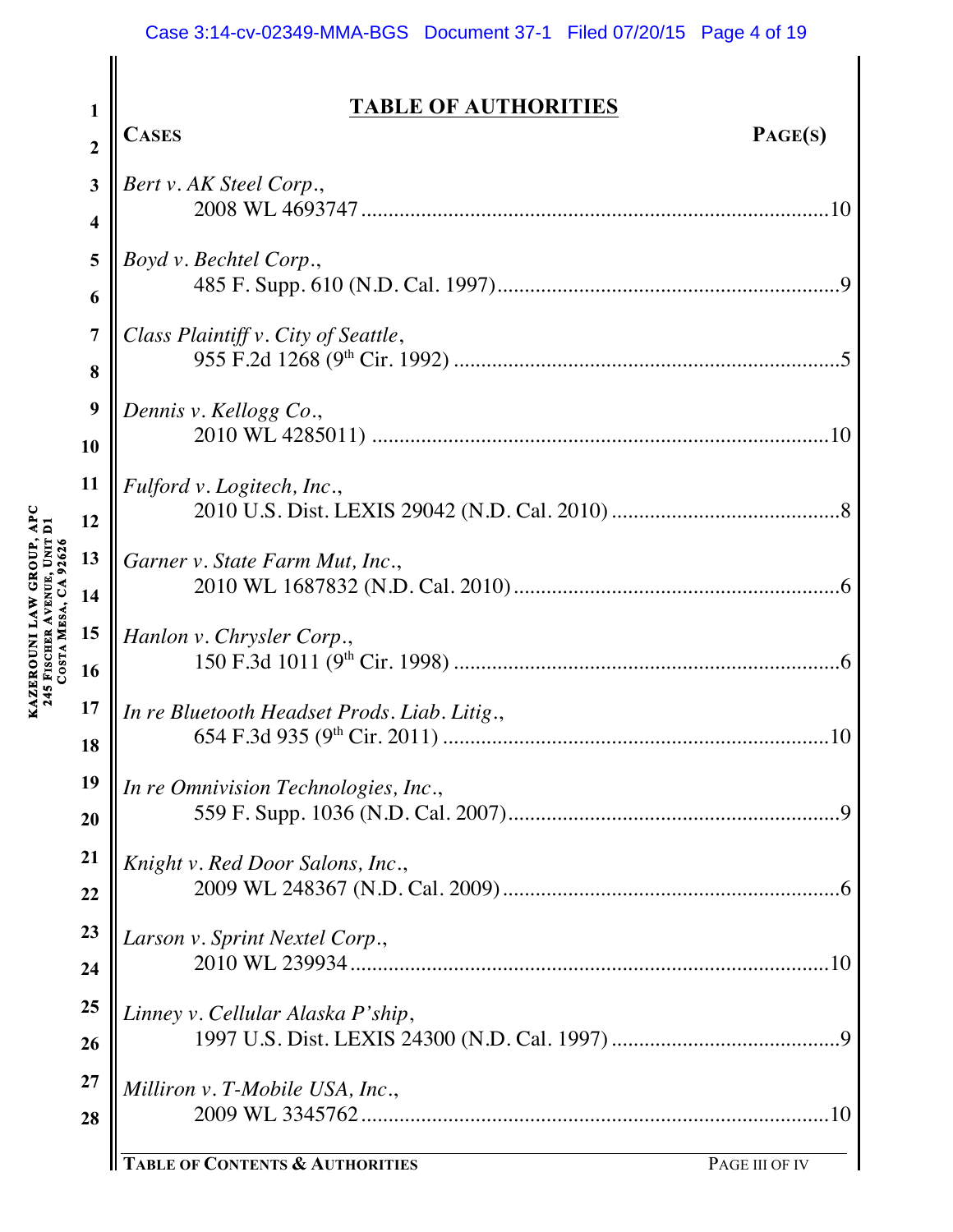#### Case 3:14-cv-02349-MMA-BGS Document 37-1 Filed 07/20/15 Page 5 of 19

| $\mathbf{1}$            | Offices for Justice v. Civil Serv. Comm'n,                  |
|-------------------------|-------------------------------------------------------------|
| $\boldsymbol{2}$        |                                                             |
| $\mathbf{3}$            | Pelletz v. Weyerhaeuser Co.,                                |
| 4                       |                                                             |
| $\overline{\mathbf{5}}$ | Sandoval v. Tharaldson Emp. Mgmt., Inc.,                    |
| 6                       |                                                             |
| $\overline{7}$          | Vasquez v. Coast Valley Roofing, Inc.,                      |
| 8                       |                                                             |
| 9                       |                                                             |
| 10                      |                                                             |
| 11<br>12                |                                                             |
| 13                      |                                                             |
| 14                      |                                                             |
| 15                      |                                                             |
| 16                      |                                                             |
| 17                      |                                                             |
| 18                      |                                                             |
| 19                      |                                                             |
| 20                      |                                                             |
| 21                      |                                                             |
| 22                      |                                                             |
| 23                      |                                                             |
| 24                      |                                                             |
| 25                      |                                                             |
| 26                      |                                                             |
| 27                      |                                                             |
| 28                      |                                                             |
|                         | <b>TABLE OF CONTENTS &amp; AUTHORITIES</b><br>PAGE IV OF IV |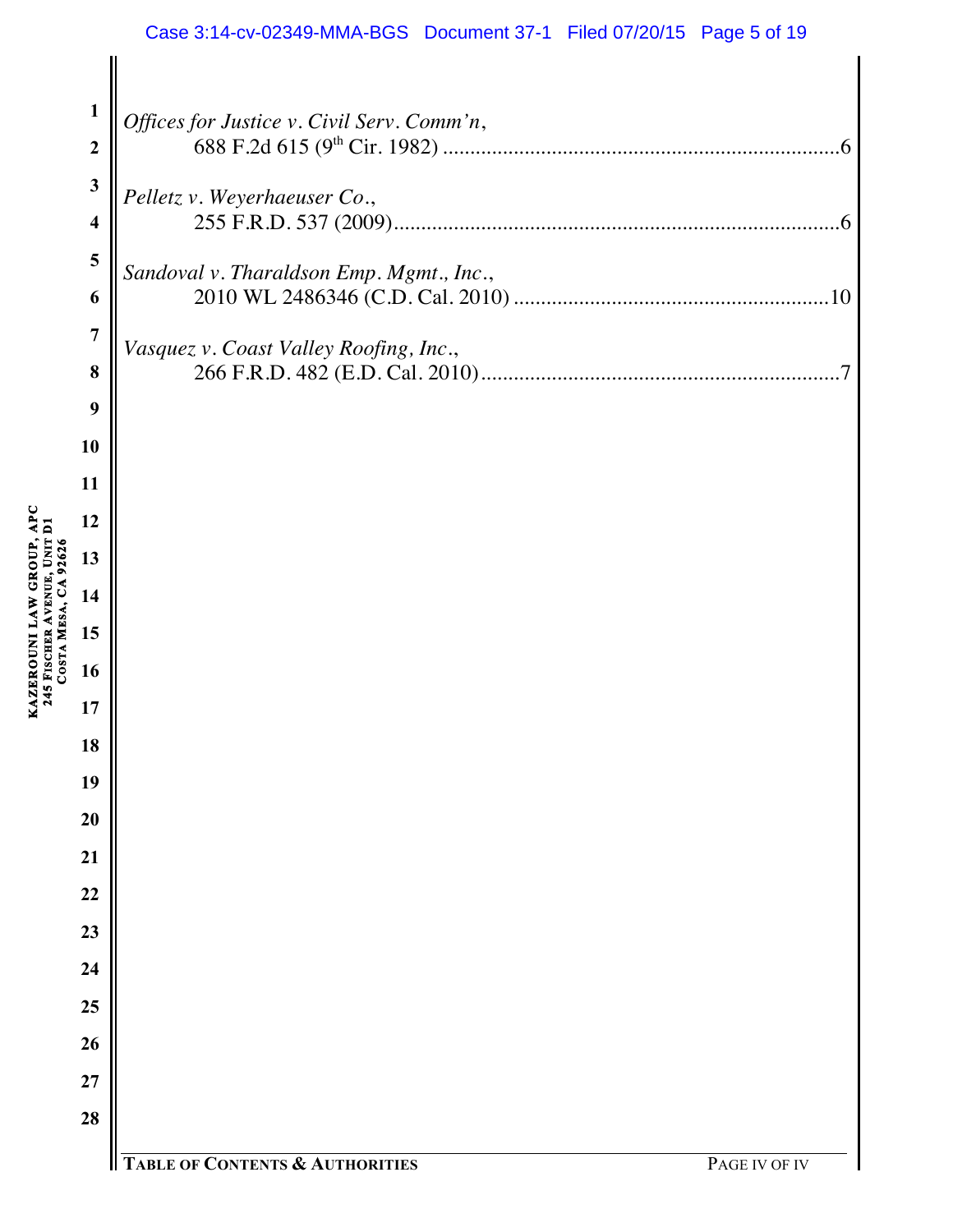## **I. INTRODUCTION**

Plaintiff LILLIAN FRANKLIN ("Plaintiff") submits this Memorandum in Support of Final Approval of the Parties' Class Action Settlement. As discussed in Plaintiff's Motion for Preliminary Approval, the Parties' Settlement Agreement resolves all Telephone Consumer Protection Act ("TCPA") claims in this matter against Defendant Wells Fargo Bank, N.A. ("Defendant" or "Wells Fargo") arising from calls relating to credit card collections that occurred between November 1, 2009 and September 17, 2014. [*See* ECF No. 11, Order Certifying Provisional Settlement Class. Preliminary Approving Class Action Settlement ("Preliminary Approval Order")].

The reaction of the Class and the result obtained establishes this settlement clearly deserves final approval. Assuming the Court awards the amount of attorneys' fees requested, and after deducting the cost of notice and claims administration and incentive payment, each approved claimant will receive \$71.16 in the form of a cash payment, based on the approved claims filed during the lengthy 90 day claims period. [*See* Declaration of Lisa M. Mullins filed concurrently herewith]. That is an excellent result for the Class.

**18 19 20 21 22 23 24 25** Furthermore, notice has been given to the 4,076,207 persons in Class. Out of the many millions of consumers that received said notice, only 68 persons have requested exclusion from the Class. [*Id*.]. However, only 59 of these exclusion requests were deemed valid since the other nine consumers did not appear on the Class List. [*Id*.]. In addition, there have been only nine objections filed, most of which have been withdrawn prior to filing this motion. That is a miniscule amount, based on the millions of consumers in the Class. These factors also support final approval.

**26 27 28** Plaintiff brought this action on behalf of herself and all others similarly situated that received one or more telephone calls on their cellular telephones that were placed on behalf of Wells Fargo through the use of an automatic telephone

**1**

**2**

**3**

**4**

**5**

**6**

**7**

**8**

**9**

**10**

**11**

**12**

**13**

**14**

**15**

**16**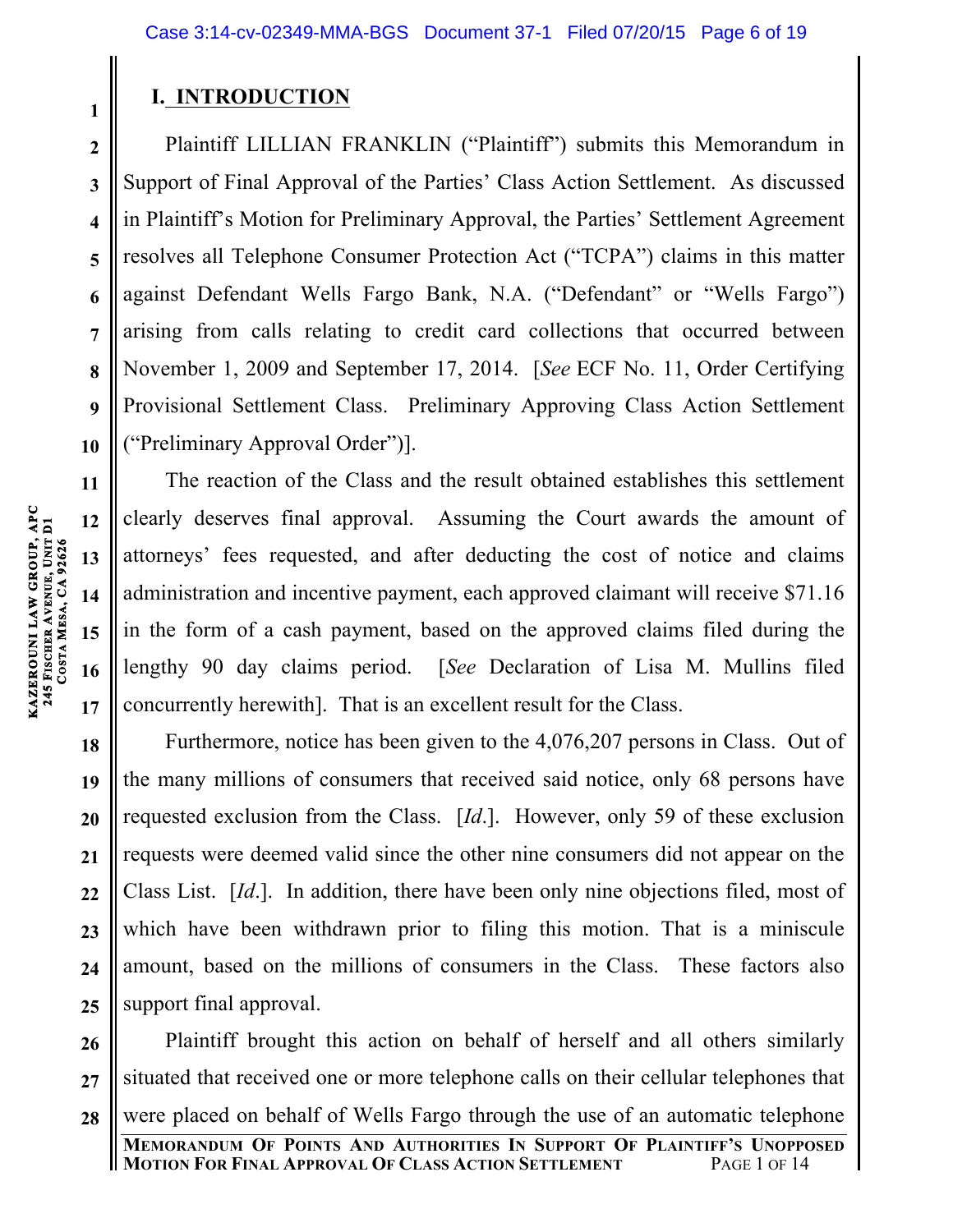**3 4 5 6 7 8 9 10** dialing system ("ATDS") and/or prerecorded voice without the called party's consent. [Preliminary Approval Order, page 2]. As described in Plaintiff's Motion for Preliminary Approval of Class Action Settlement, Defendant shall establish a non-reversionary cash settlement fund of \$13,859,103.80. [*See* Joint Motion To Correct/Amend the Motion for Preliminary Approval, 2:15-17, ECF No. 12]. The Parties were able to resolve this action at a fairly early date because of extensive previous litigation over the same claims against this Defendant in several prior and concurrent actions. The settlement was followed by confirmatory discovery to confirm the exact number of Class Members as represented in mediation. [*See* Plaintiff's Motion for Preliminary Approval, 1:12- 20]. As a result of litigating the claims herein, and litigating the other Wells Fargo credit card TCPA litigation, Plaintiff has determined that the settlement is fair, reasonable and adequate.

With this Motion, Plaintiff now seeks final approval of the Parties' Class Action Settlement. No facts have arisen that would call into question the Class Action Settlement being fair, adequate and reasonable. [ECF No. 11]. As discussed in detail below, the proposed Settlement satisfies all criteria for settlement approval under Ninth Circuit authority.

**19**

## **II. PROCEDURAL BACKGROUND**

**20 21 22 23 24 25 26** The Parties' settlement is the culmination of multiple class actions that have been previously litigated against Defendant.After years of tenacious litigation with Wells Fargo in a number of cases over alleged TCPA violations involving calls to credit cardholders, as explained below, the Parties were finally able to reach this substantial settlement with the assistance of several in-person and telephonic mediation sessions with the Honorable Irma E. Gonzalez (Ret.). [*See*  Plaintiff's Motion for Preliminary Approval, 1:112-17].

**27**

**28 ///**

**///**

**11**

**12**

**13**

**14**

**15**

**16**

**17**

**18**

**1**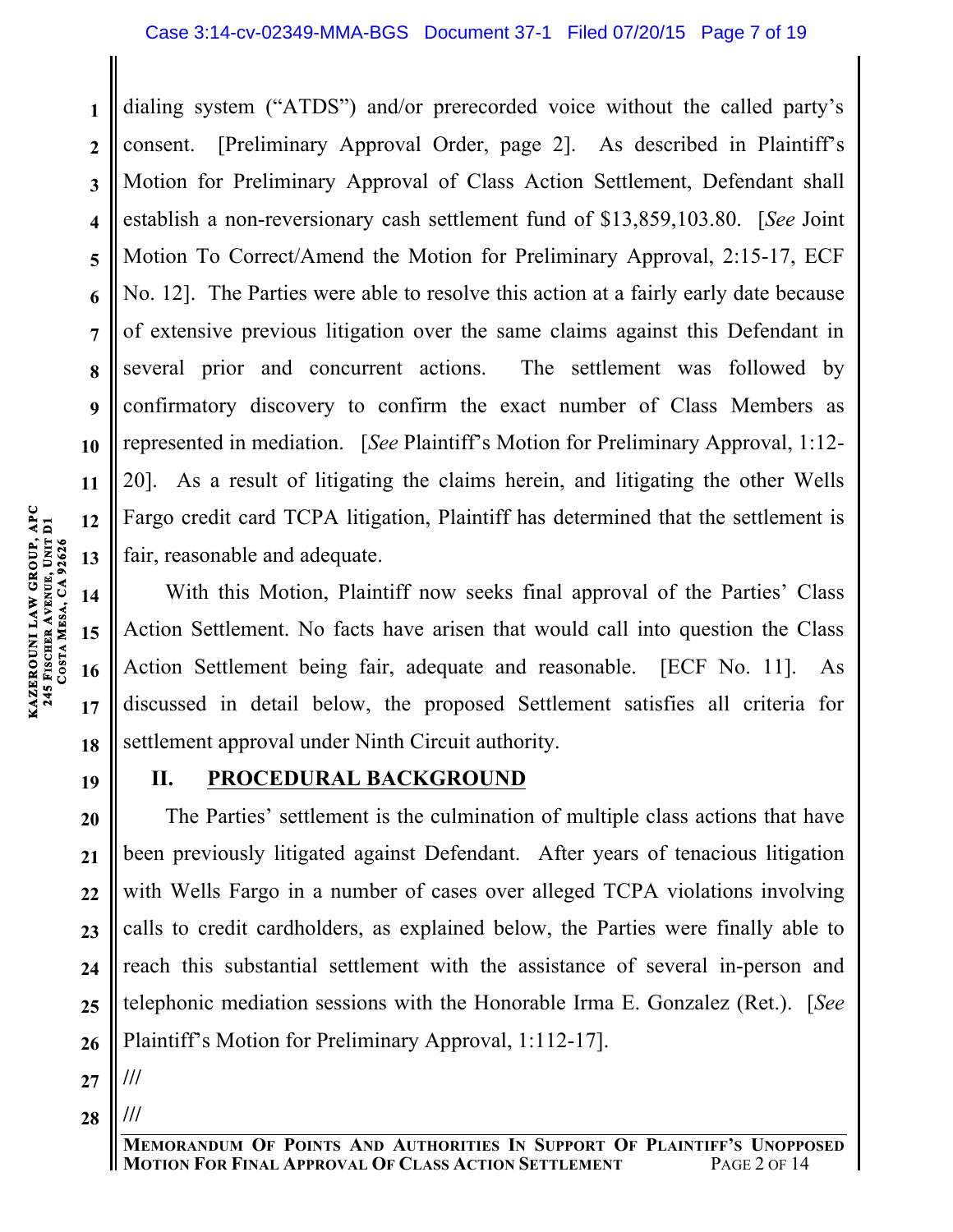### **A. PROCEEDINGS TO DATE**

Since 2012, Counsel have engaged in a comprehensive litigation strategy to pursue class action TCPA claims against Wells Fargo. Counsel, including Class Counsel, achieved the current settlement through work in five separate TCPA class actions brought against Defendant, all seeking compensation only for TCPA violations involving collection of Wells Fargo's credit card accounts. Specifically, said matters are:

- 1 . *Masters v. Wells Fargo Bank, N.A.*, Case No.: 1:12-cv-00376-SS (W.D. Texas);
- 2 . *Heinrichs v. Wells Fargo Bank N.A.*, Case No.: 3:13-cv-05434 (N.D. Cal);
- 3 . *Martin v. Wells Fargo Bank, N.A.*, Case No. 3:12-cv-06030-SI (N.D. Cal);
- 4 . *Shehan v. Wells Fargo Bank, N.A*., Case No.: 1:14-cv-00900-JHE (N.D. Alabama); and,
- 5 . *Franklin v. Wells Fargo Bank N.A*., Case No.: 14-cv-2349 (S.D. Cal), the current action.

**19 20 21 22 23 24 25 26** On October 3, 2014, Plaintiff Lillian Franklin initiated this action against Defendant in the United States District Court, Southern District of California. [Plaintiff's Complaint, ECF No. 1 ("Complaint")]. The Complaint alleged that Defendant violated the Telephone Consumer Protection Act, 47 U.S.C. § 227 ("TCPA") by placing telephone calls to consumer's cellular telephones utilizing an ATDS and/or prerecorded voice message without said consumer's prior express consent. On January 8, 2015, Defendant filed an Answer to Plaintiff's Complaint. [Defendant's Answer, ECF No. 9 ("Answer")]. **///**

- **27**
- **28 ///**

**1**

**2**

**3**

**4**

**5**

**6**

**7**

**8**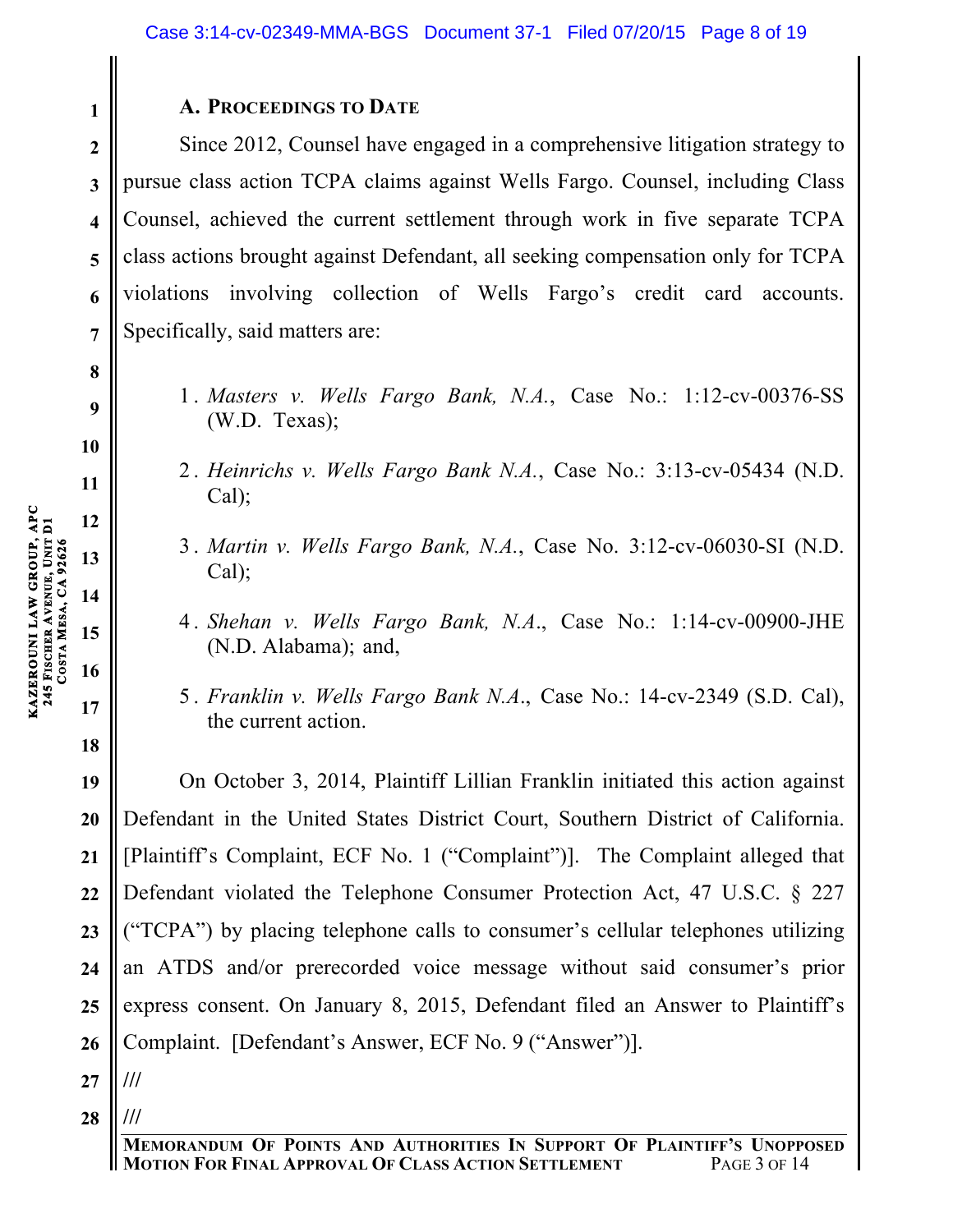**1 2**

**3**

**4**

**5**

**6**

**7**

**8**

**9**

**10**

**11**

**12**

**13**

**14**

**15**

**16**

**17**

**18**

**19**

### **B. MEDIATION AND SETTLEMENT NEGOTIATIONS**

Prior to attending formal mediation sessions with Judge Gonzalez, the Parties engaged in informal settlement discussions to further establish and justify the Parties' respective positions. [Kazerounian Decl., ¶ 5; Swigart Decl., ¶ 5; and, Campion Decl., ¶ 5]. Said discussions included examination of the legal landscape regarding the TCPA and the settlements reached in those cases. [*Id*.]. In addition, the Parties also discussed the policies and procedures instituted by Defendant in order to avoid such violations. [*Id*.]. After thorough investigation and settlement discussions between Counsel, the Parties determined that mediation might assist the Parties in resolving this matter. [Kazerounian Decl., ¶ 26; Swigart Decl., ¶ 26; and, Campion Decl., ¶ 26]. To that end, the Parties utilized the Honorable Irma E. Gonzalez (Ret.) of JAMS. [*Id*.]. As a result of an all-day mediation session with Judge Gonzalez on October 13, 2014, followed by several telephonic sessions, the Parties were able to reach an agreement. [*Id*.]. Only after the Parties agreed on the material terms of the settlement did the Parties discuss payment of attorneys' fees, costs and Plaintiff's incentive award. [*Id*.]. The Parties then continued negotiations about the details of the settlement for several months and were eventually able to agree on the remaining terms of the settlement. [*Id*.].

**20 21 22 23 24** On December 22, 2014, Plaintiff filed a Motion for Preliminary Approval of the current Class Action Settlement. [ECF No. 5]. That Motion was granted on February 9, 2015. [ECF No. 11]. In compliance with this Court's Preliminary Approval Order, Plaintiff filed Plaintiff's Motion for Attorneys' Fees; Costs; and, Incentive Award for Plaintiff. [ECF No. 20].

**25**

### **C. PRELIMINARY APPROVAL AND CONDITIONAL CERTIFICATION**

**26 27 28** On December 22, 2014, Plaintiff filed a Motion for Preliminary Approval of the Class Action Settlement. [ECF No. 5]. That Motion was granted on February 9, 2015. [ECF No. 11] and the Court preliminarily determined that the settlement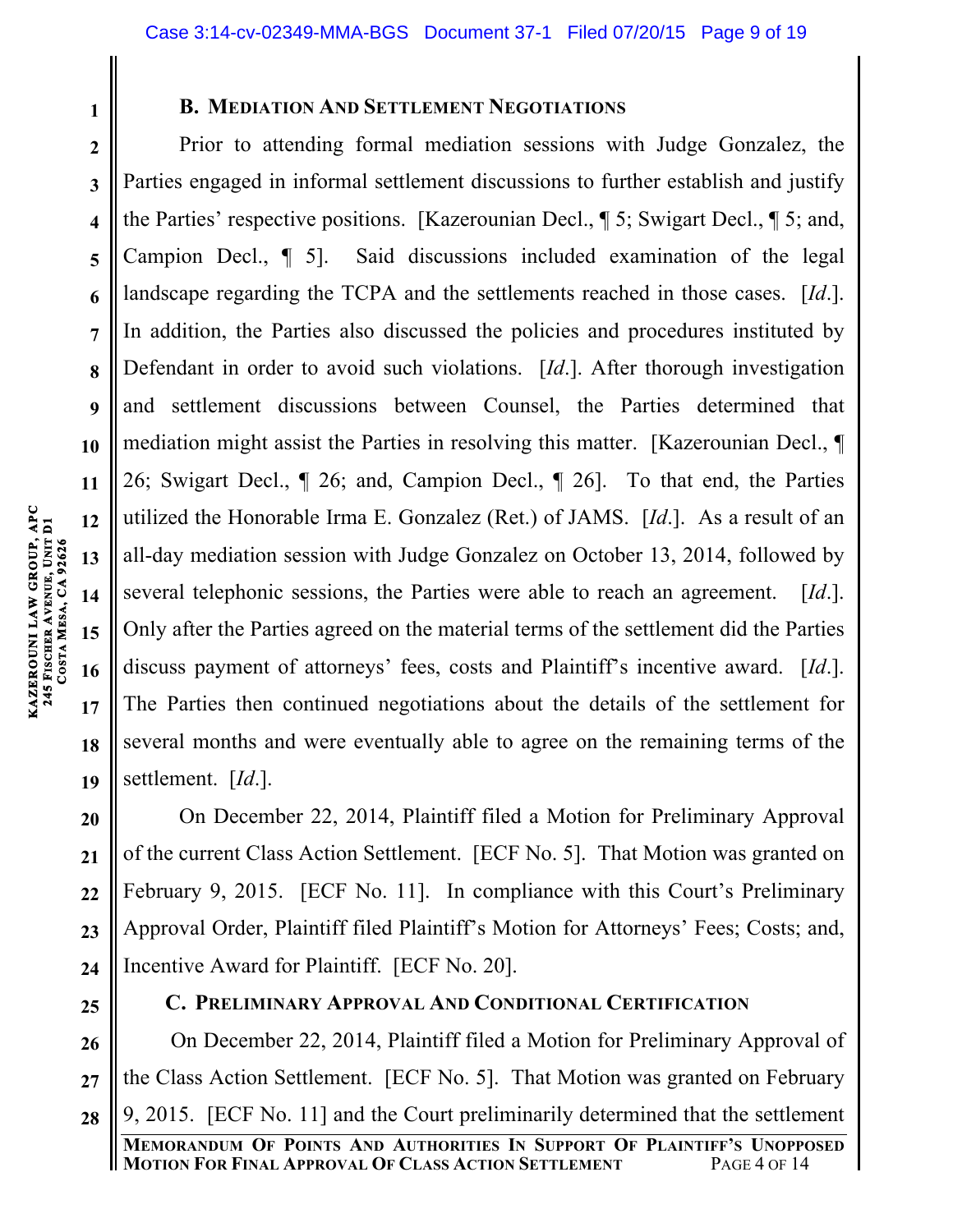was fair, reasonable, and adequate. [*Id*. at page 1]. In compliance with this Court's Preliminary Approval Order, Plaintiff filed her Motion for Attorneys' Fees; Costs; and, Incentive Award for Plaintiff. [ECF No. 20]. This Court preliminarily approved the Parties' settlement agreement in which the following settlement class was provisionally certified:

> All cell phone users or subscribers to wireless or cellular service within the United States who used or subscribed to telephone numbers to which Wells Fargo placed any calls from November 1, 2009 to September 17, 2014 using any automated dialing technology or artificial or prerecorded voice technology in an effort to collect on a consumer credit card account.

*See* Preliminary Approval Order, page 2 [ECF No. 11].

Following Preliminary Approval, the claims administrator ILYM has performed its obligations pursuant to the Settlement Agreement. [Kazerounian Decl., ¶ 13; Swigart Decl., ¶ 13; and, Campion Decl., ¶ 13].

### **D. CAFA NOTICE**

Notice of the proposed settlement pursuant to the Class Action Fairness Act 28 U.S.C. §1715(b) ("CAFA Notice") was accomplished by sending the documents specified by 28 U.S.C. §1715(b)(1)-(8) to the Attorney General of the United States and to the requisite state Attorneys General. [*See* Mullins Decl. filed concurrently herewith].

**20**

## **E. CLASS NOTICE DISSEMINATION**

**21 22 23 24 25 26 27 28** "Adequate notice is critical to court approval of a class [action] settlement." *Hanlon v Chrysler Corp.*, 150 F.3d 1011, 1025 (9<sup>th</sup> Cir. 1998); Fed. R. Civ. P. 23(e)(1). ILYM administered the notice process following the Preliminary Approval Order. [Preliminary Approval Order, page 4]. In accordance with the Settlement Agreement and the Preliminary Approval Order, ILYM provided direct mail notice; publication notice to consumers through *USA Today*; a settlement website; Internet banner advertisements; and publication of Web Notice. The various forms of Class Notice provided detailed information

**1**

**2**

**3**

**4**

**5**

**6**

**7**

**8**

**9**

**10**

**11**

**12**

**13**

**14**

**15**

**16**

**17**

**18**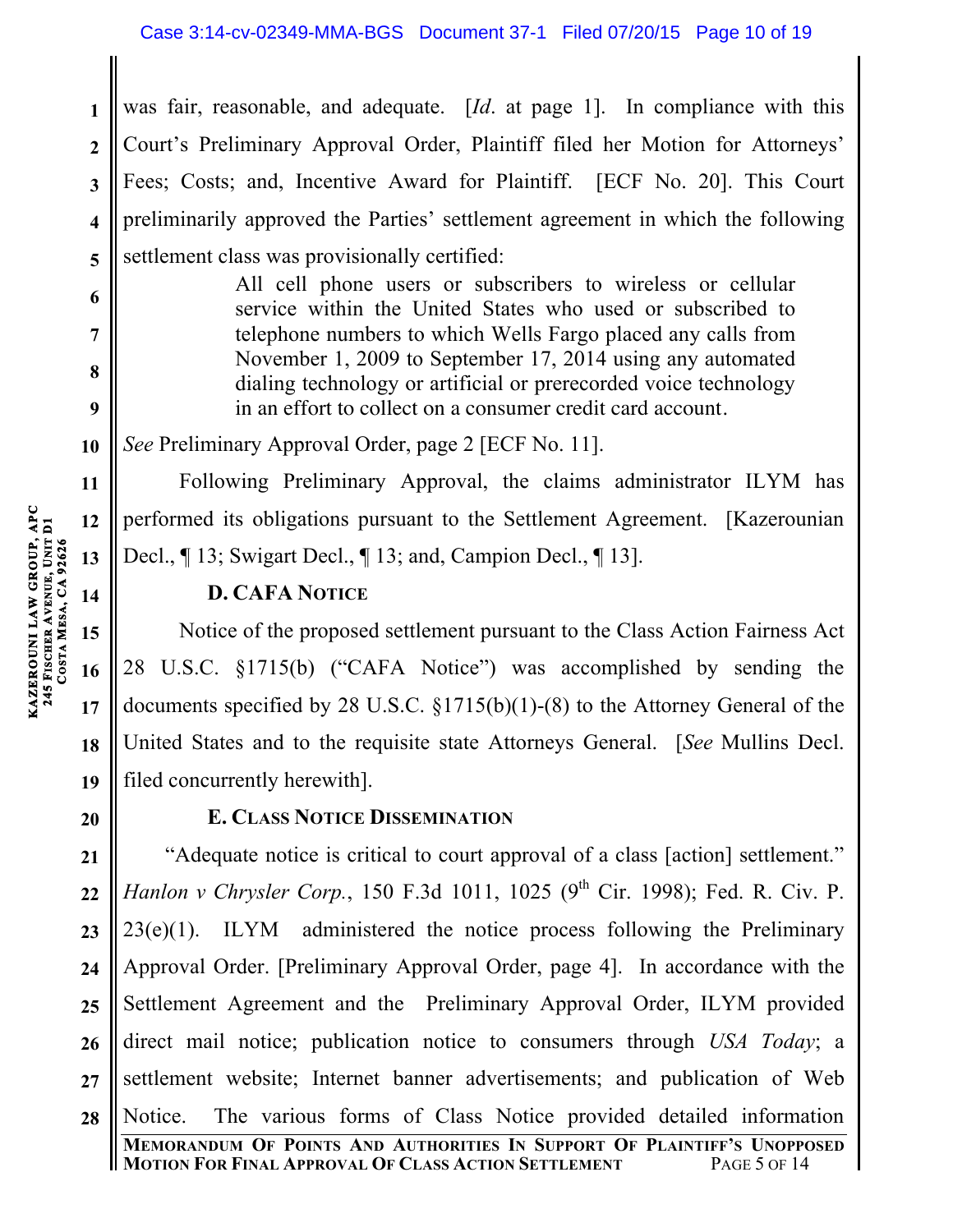**1 2 3 4 5 6 7 8 9 10 11** regarding (a) class members' rights, including the manner in which objections and exclusions could be lodged; (b) the case's nature, history and progress; (c) the proposed settlement and reason for the settlement; (d) the settlement's benefits; (e) Class Counsel's requested fees and costs; (f) the Fairness Hearing's date, time and location; and, (g) Class Counsel's contact information. [*Id*.]. The preliminary estimate of the cost of notice and claims administration as provided at Preliminary Approval was \$2,987,795.18. [*See* Mullins Declaration in Support of Preliminary Approval providing estimated cost of notice and claims administration]. The final estimate of the cost of providing such notice and claims administration is \$2,768,727.56, an amount \$219,067.62 less than previously approved by this Court. [Mullins Decl., ¶ 23].

**12**

**13**

**14**

**15**

**16**

**17**

**18**

**19**

### **F. RESPONSE TO CLASS NOTICE**

Class members contacted ILYM and Class Counsel to discuss the Class Notice, their options and the case status. Out of all the class members that received notice, only eight consumers have objected to the settlement and 68 have requested exclusion. [Kazerounian Decl., ¶¶ 18-19; *see also* Mullins Decl. ¶ 18]. As of the date of this filing, the claims period has closed and the settlement administrator's report of approved claims will be filed.

### **III. LEGAL ARGUMENT**

**20 21 22 23 24 25 26 27 28** "In evaluating a class action settlement under Rule 23(e), the district court determines whether the settlement is fundamentally fair, reasonable, and adequate." *In re Syncor ERISA Litig.*, 516 F.3d 1095, 1100 (9<sup>th</sup> Cir.) (citing Fed. R. Civ. P. 23(e). The purpose of this Rule "is to protect the unnamed members of the class from unjust or unfair settlements affecting their rights." *Id*. In evaluating a class action settlement, "a district court has both the duty and the broad authority to exercise control over a class action and to enter appropriate orders governing the counduct of counsel and parties." *Hanlon*, 150 F.3d at 1025 ( $9<sup>th</sup>$  Cir. 1998) quoting *Gulf Oil Co. v. Bernard*, 452 U.S. 89, 100 (1981). Nevertheless, the District Court

**MEMORANDUM OF POINTS AND AUTHORITIES IN SUPPORT OF PLAINTIFF'S UNOPPOSED MOTION FOR FINAL APPROVAL OF CLASS ACTION SETTLEMENT**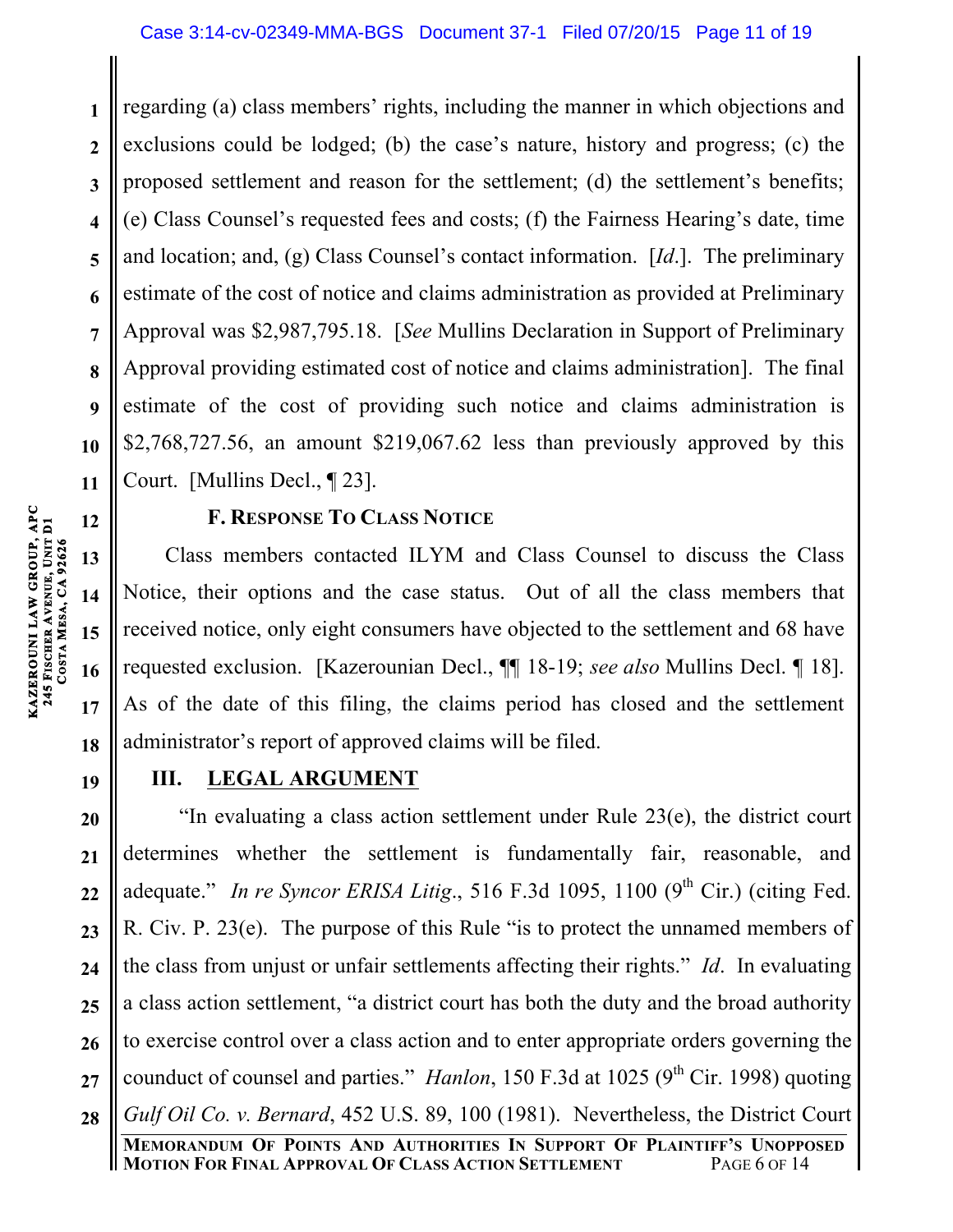does not have the "ability to delete, modify, or substitute certain provisions." *Id*. at 1026. "The settlement must stand or fall in its entirety." *Id*.

**1**

**2**

**3**

**4**

**5**

**6**

**7**

**8**

**9**

**10**

**11**

**12**

**13**

**14**

**15**

**16**

**17**

### **A. THE CLASS ACTION SETTLEMENT APPROVAL PROCESS**

Federal Courts strongly favor and encourage settlements, particularly in class actions and other complex matters where the inherent costs, delays and risks of continued litigation might otherwise overwhelm any potential benefit the class could hope to obtain. *See Class Plaintiff v. City of Seattle*, 955 F.2d 1268, 1276  $(9<sup>th</sup> Cir. 1992)$  (noting that "strong judicial policy...favors settlements, particularly where complex class action litigation is concerned"); 4 Alba Conte & Herbert B. Newberg, *Newberg on Class Actions* § 11.41 (4<sup>th</sup> Ed. 2002) (gathering cases). The traditional means for handling claims like those at issue here – individual litigation – would require a massive expenditure of public and private resources and, given the relatively small value of the claims of the proposed individual class members, would be impractical. Thus, the proposed Settlement is the best vehicle for Class Members to receive the relief to which they are entitled in a prompt and efficient manner.

### **B. THE SETTLEMENT IS FAIR, ADEQUATE, AND REASONABLE.**

**18 19 20 21 22 23 24 25 26 27 28** Before granting final approval of a class action settlement, a reviewing court must first find the settlement "is fair, reasonable, and adequate." Fed. R. Civ. P.  $23(e)(1)(A)$ . In evaluating whether a class settlement is "fair, adequate and reasonable," courts generally refer to eight criteria, with differing degrees of emphasis: (1) the likelihood of success by Plaintiff; (2) the amount of discovery or evidence; (3) the settlement terms and conditions; (4) recommendation and experience of counsel; (5) future expense and likely duration of litigation; (6) recommendation of neutral parties, if any; (7) number of objectors and nature of objections; and, (8) the presence of good faith and the absence of collusion. *See* 2 Herbert B. Newberg & Alba Conte, *Newberg on Class Actions* ("*Newberg*") § 11.43 "General Criteria for Settlement Approval" (3d ed. 1992). *Officers for*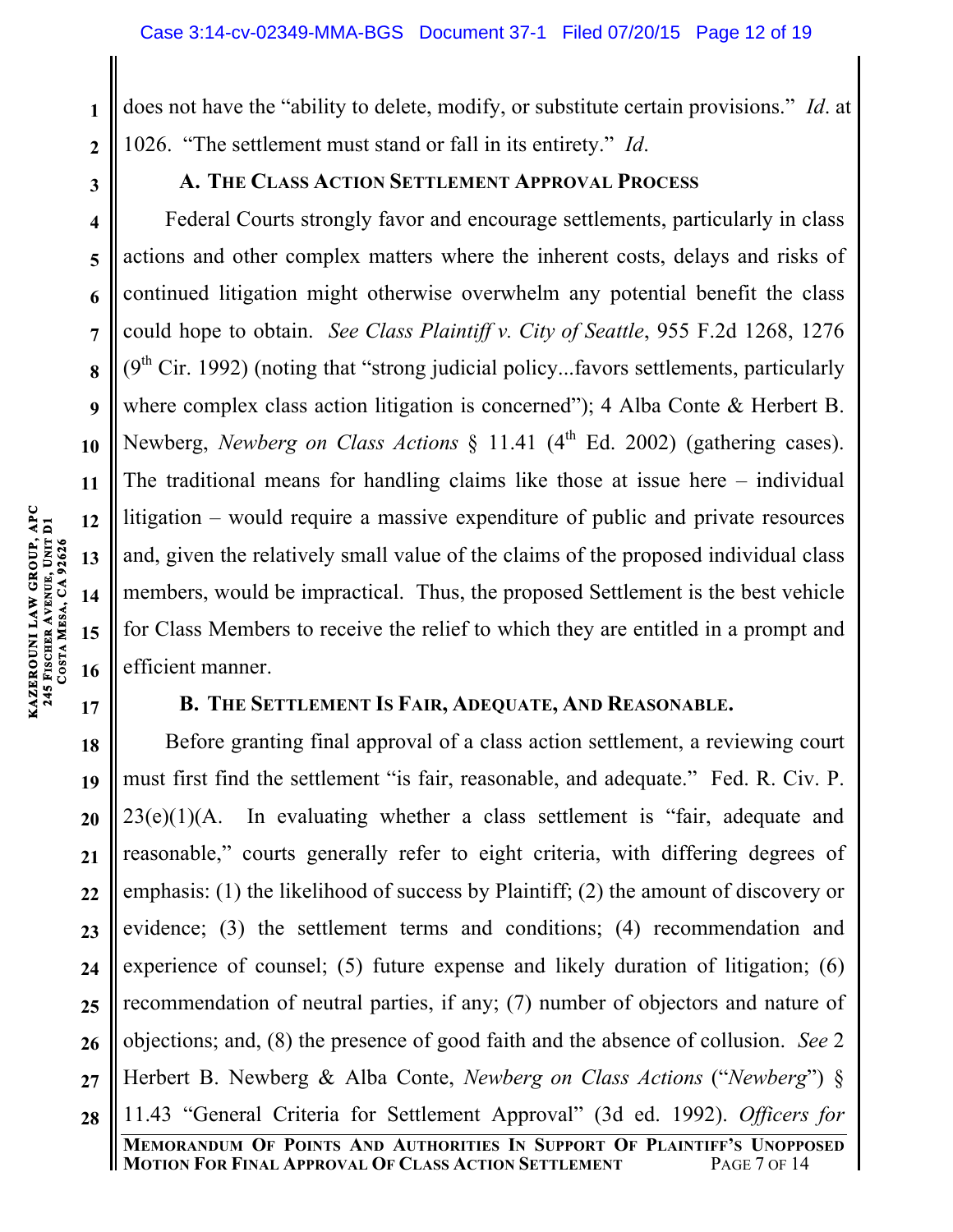*Justice v. Civil Serv. Comm'n,* 688 F.2d 615, 625 (9<sup>th</sup> Cir. 1982).

**3 4 5 6 7 8 9** "A settlement following sufficient discovery and genuine arms-length negotiation is presumed fair." *Knight v. Red Door Salons, Inc.*, 2009 WL 248367, at \*4 (N.D. Cal. 2009); *Garner v. State Farm Mut. Ins.*, 2010 WL 1687832, at \*13 (N.D. Cal. 2010) ("Where a settlement is the product of arms-length negotiations conducted by capable and experienced counsel, the court begins its analysis with a presumption that the settlement is fair and reasonable."). This is because "[t]he extent of the discovery conducted to date and the stage of the litigation are both indicators of counsel's familiarity with the case and of Plaintiff having enough information to make informed decisions." *Knight*, 2009 WL 248367, at \*4.

In the end, "[s]ettlement is the offspring of compromise; the question we address is not whether the final product could be prettier, smarter or snazzier, but whether it is fair, adequate and free from collusion." *Hanlon v. Chrysler Corp.*, 150 F.3d 1011, 1027 (9th Cir. 1998); *see also Pelletz v. Weyerhaeuser Co.*, 255 F.R.D. 537, 544 (W.D. Wash 2009) (same). Here, the record before the Court demonstrates that the settlement agreement satisfies the Ninth Circuit's standard and that final approval is warranted. Thus, the Parties request this Court grant the Parties' Motion for Final Approval.

# **19**

# **1. The Strength of Plaintiff's Case and the Risks, Expenses, Complexity and Likely Duration of Further Litigation**

Plaintiff's claims against Defendant have merit and could make a compelling case if Plaintiff's claims were tried. If Plaintiff was to prevail, Defendant could face substantial statutory penalties. Nevertheless, Plaintiff and the Class would face a number of challenges if the litigation were to continue, justifying this compromise settlement.

# **26**

## **a.** *Challenges to the claims on their merits*

**27 28** In Plaintiff's Preliminary Approval Motion, there were a number of potential issues if the case proceeded on the merits. [Preliminary Approval Motion, pages

**1**

**2**

**10**

**11**

**12**

**13**

**14**

**15**

**16**

**17**

**18**

**20**

**21**

**22**

**23**

**24**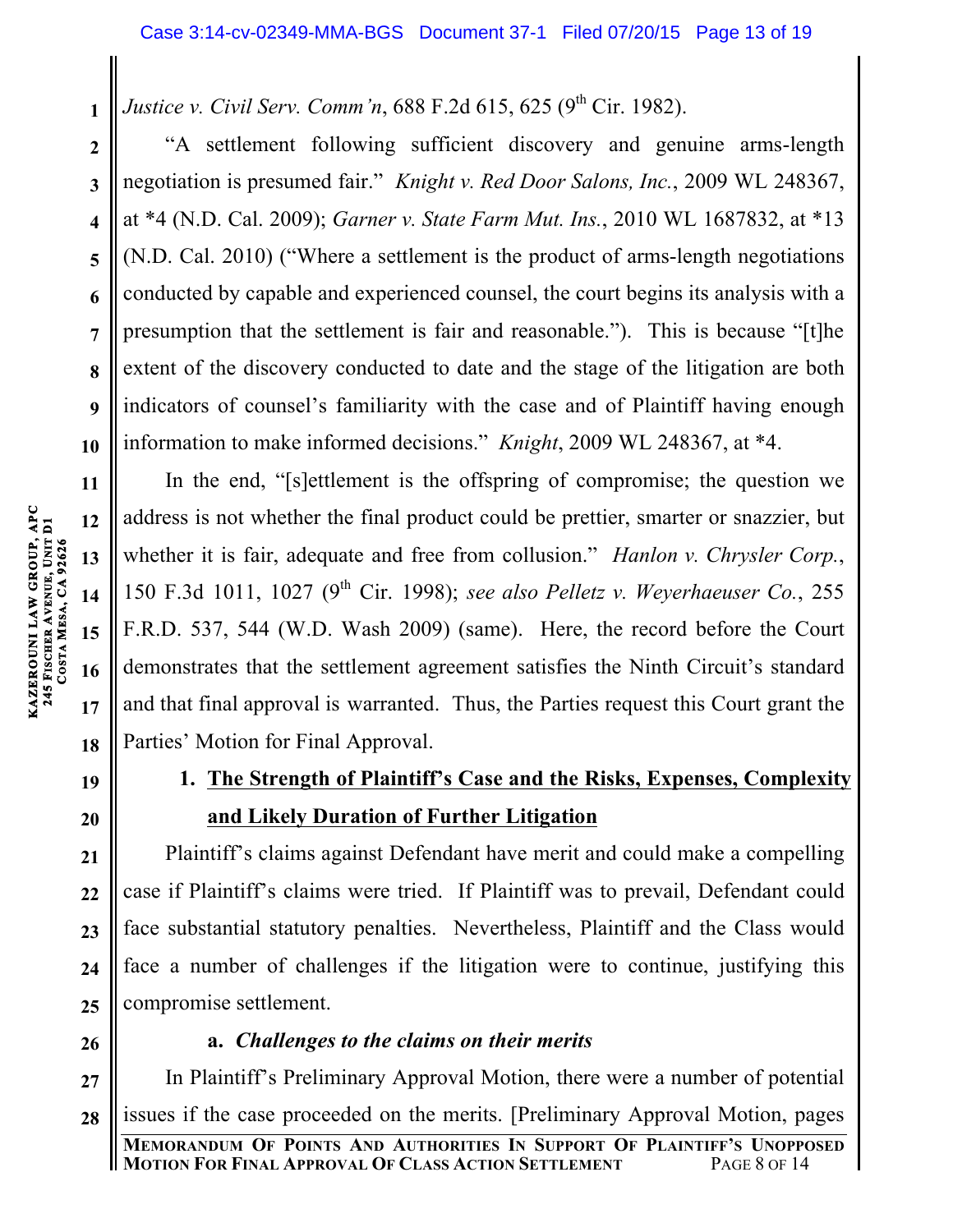**1 2 3 4 5 6 7 8 9 10** 12-13]. Those include various individual issues relating to arbitration, prior express consent, whether the equipment used to place calls meets the statutory requirement necessary to trigger liability, whether a telephone call was placed to a cellular telephone or landline and a potential offset of consumer's claims versus the amount allegedly owed to Defendant might preclude class certification. [*Id*. at 13:4-21]. Of course, Defendant denies any and all liability related to Plaintiff's Complaint. While Plaintiff believes that Plaintiff would overcome each of these issues, the risk to the class is substantial. Thus, Plaintiff believes it is in the best interest of the Class to accept this substantial monetary benefit and seeks final approval of this settlement.

### **b.** *The risk of maintaining class action status throughout trial***.**

The benefits of settlement and a plaintiff's chances of success are typically evaluated together. *See, e.g. Vasquez v. Coast Valley Roofing, Inc.*, 266 F.R.D. 482, 488 (E.D. Cal. 2010) ("An important consideration in judging the reasonableness of a settlement is the strength of the plaintiff's case on the merits balanced against the amount offered in the settlement."). Through discovery and confirmatory discovery, Plaintiff believes that Plaintiff obtained sufficient information to establish that this Class satisfies the requirements of Fed. R. Civ. P. 23; however, Defendant has focused on the issues addressed above to argue that Plaintiff and the Class Members face numerous risks in moving forward and that class treatment of this matter is inappropriate.

**22 23 24 25 26 27 28** In addition, there is a substantial risk of losing inherent in any jury trial. Even if Plaintiff prevailed at trial, Defendant would almost certainly appeal, threatening a reversal of any favorable outcome. *See Fulford v. Logitech, Inc.*, 2010 U.S. Dist. LEXIS 29042, at \*8 (N.D. Cal. 2010) ("[L]iability and damages issues – and the outcome of any appeals that would likely follow if the Class were successful at trial – present substantial risks and delays for Class Member recovery.").

**11**

**12**

**13**

**14**

**15**

**16**

**17**

**18**

**19**

**20**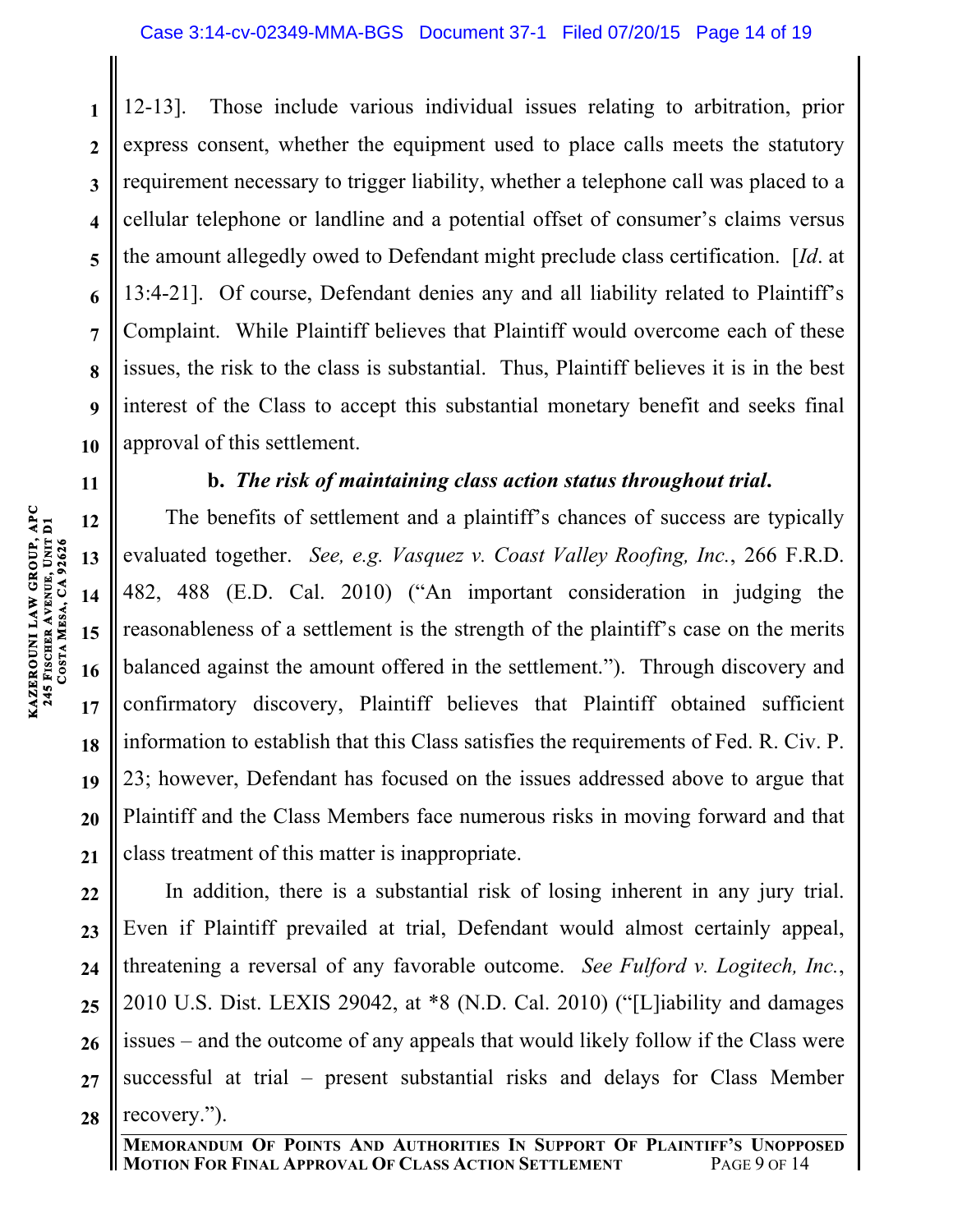**1 3 4 5 6 7** Under the Settlement Agreement, the Class Members may avoid each of the described risks and receive substantial cash benefits. "[T]his settlement...guarantees a recovery that is not only substantial, but also certain and immediate, eliminating the risk that class members would be left without any recovery...at all." *Fulford*, 2010 U.S. Dist. LEXIS 29042, at \*8. Thus, Plaintiff contends that the substantial risk weighs in favor of granting final approval of this matter.

### **2. The Amount Offered in Settlement**

The Settlement requires Defendant to pay \$13, 859,103.80 into a settlement fund of out of which eligible Class Members will receive their share of cash payments. This is a non-reversionary fund meaning no amount of this fund will revert back to Defendant. Given the potential issues described above, this settlement represents an outstanding result for Class Members, particularly because the damages are purely statutory in that Class Members have not suffered any out-of-pocked losses or other economic harm.

Class Counsel estimate that each Class Member will receive \$71.16. [Mullins Decl., ¶ 20]. Class Counsel arrived at this number after deducting the notice costs, incentive award to Plaintiff, as well as Plaintiff's attorneys' fees and costs from the Settlement Fund as required in Class Counsel's Motion for Attorneys' Fees; and, Costs.

### **a.** *Size of the Settlement Fund*

**24 25 26 27** The \$13,859,103.80 settlement fund was reached after extensive negotiation through mediation. It reflected a compromise amount that experienced Class Counsel and their client believed reflected a fair result in light of the burden, risk, and expense both sides faced through continued litigation in light of similar TCPA class action settlements that had received final court approval, which are discussed in more detail below.

**28 ///**

**2**

**8**

**9**

**10**

**11**

**12**

**13**

**14**

**15**

**16**

**17**

**18**

**19**

**20**

**21**

**22**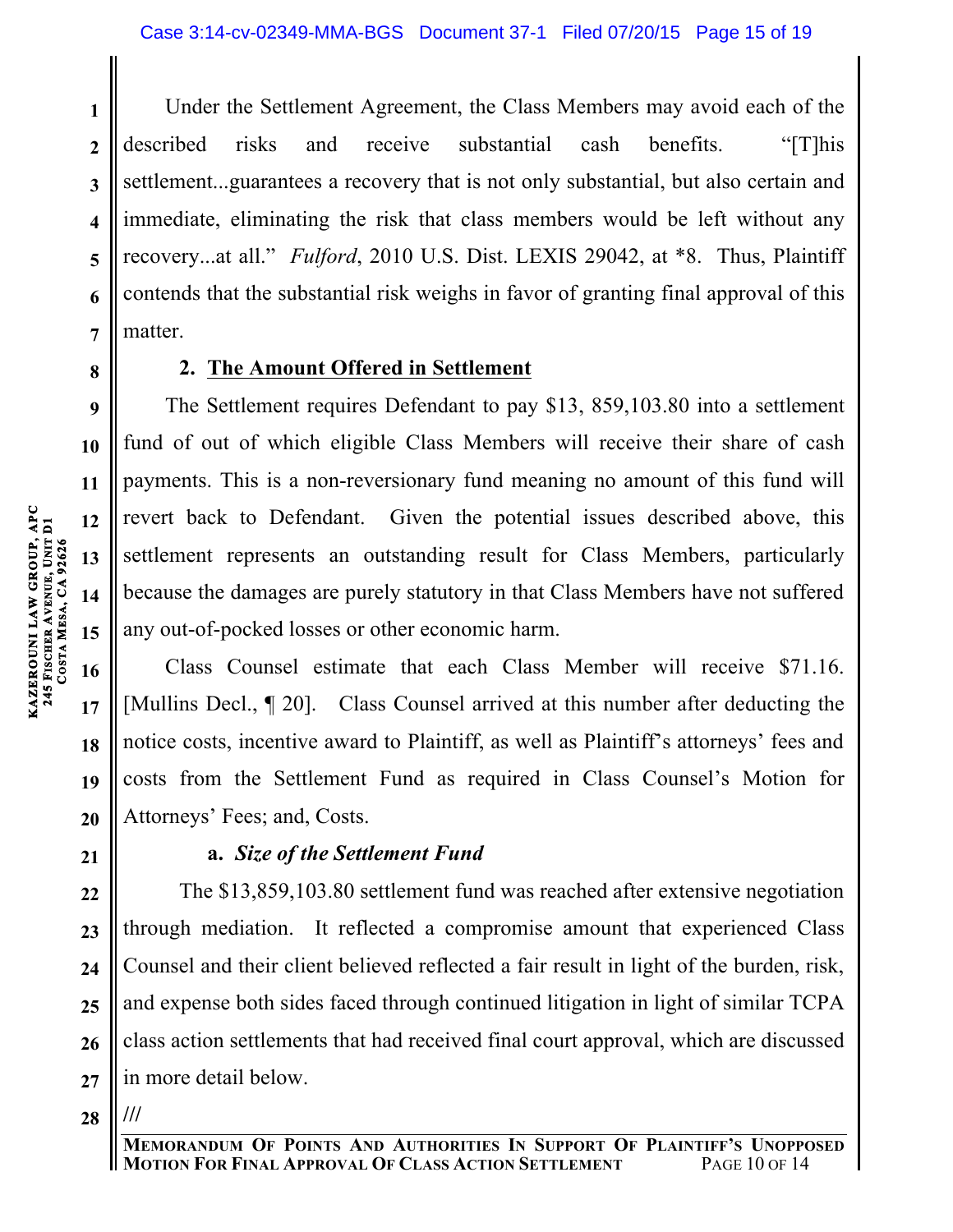**1**

**2**

**3**

**4**

**5**

**6**

**7**

**8**

**9**

**10**

**11**

**12**

**13**

**14**

**15**

**17**

**18**

**19**

**20**

**21**

**22**

**23**

**24**

**25**

**26**

**27**

**28**

### **b.** *What a likely recovery per claim would be*

As of the date of this filing, the Claims Period has closed and ILYM's report of approve claims has determined that the claim rat is 2.63% of the Class. As stated above, Class Counsel believes that each class member will receive \$71.16.

### **3. The Extent of Discovery Completed**

The Settlement was reached only after Class Counsel's thorough investigation and analysis of the factual and legal issues involved. As detailed above, Class Counsel spent significant time thoroughly investigating the factual and legal claims involved in this Action, prior to filing this Action. [Kazerounian Decl., ¶ 6; Swigart Decl., ¶ 6; and, Campion Decl., ¶ 6]. In addition, Defendant also provided Plaintiff with informal discovery relating to the proposed Class and the calls made as well as responding to formal confirmatory discovery about the number of class members, including the deposition of Wells Fargo's Person Most Knowledgeable about the class membership and its determination, all to confirm that the settlement was fair, reasonable and adequate. [*Id*.].

## **4. The Experience and Views of Counsel**

Class Counsel are particularly experienced in litigating TCPA claims and have a keen understanding of the legal and factual issues involved in this case. [Kazerounian Decl., ¶ 22; Swigart Decl., ¶ 22; and, Campion Decl., ¶ 22]. Based upon this experience, Class Counsel fully endorse this settlement as fair, adequate and reasonable which weighs heavily in favor of the Court approving the settlement. *See In re Omnivision Technologies, Inc.*, 559 F. Supp. 2d 1036, 1043 (N.D. Cal. 2007) (quoting *Boyd v. Bechtel Corp.*, 485 F. Supp. 610, 622 (N.D. Cal. 1979) ("The recommendations of Plaintiff's counsel should be given a presumption of reasonableness."); *Linney v. Cellular Alaska P'ship*, 1997 U.S. Dist. LEXIS 24300, at \*16 (N.D. Cal. 1997) ("The involvement of experienced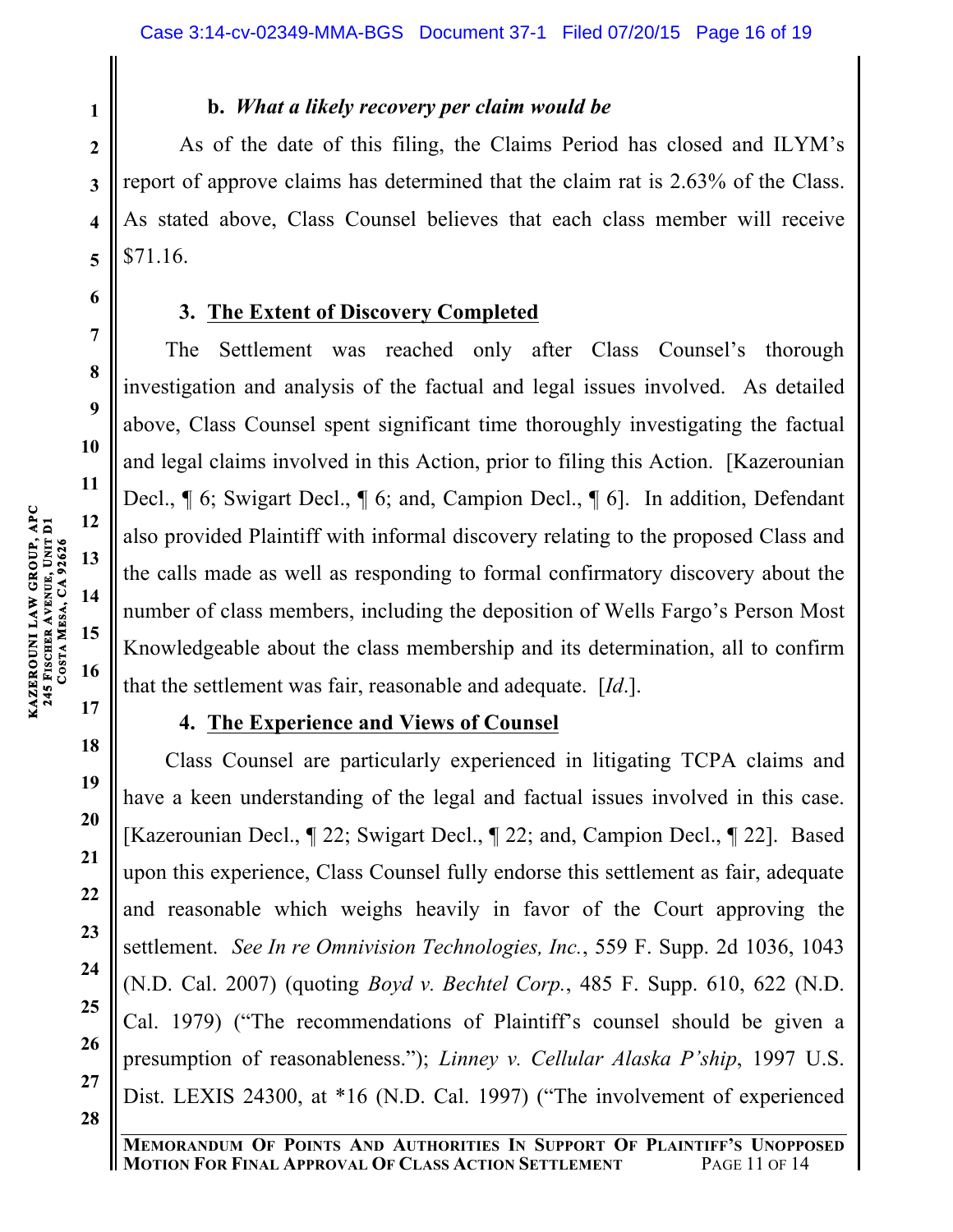class action counsel and the fact that the settlement agreement was reached in arm's length negotiations, after relevant discovery had taken place create a presumption that the agreement is fair.").

**4**

**1**

**2**

**3**

**11**

**12**

**14**

**15**

### **5. The Reaction of Class Members**

**5 6 7 8 9 10 13 16 17** "It is established that the absence of a large number of objections to a proposed class action settlement raises a strong presumption that the terms of the proposed class action settlement are favorable to the class members." *In re Omnivision Techs., Inc*., 559 F. Supp. 2d 1036, 1043 (N.D. Cal. 2007) (quoting *Nat'l Rural Telecommunications Coop. v. DIRECTV, Inc*., 221 F.R.D. 523, 529 (C.D. Cal. 2004). (3 objections out of 75,630 notices); *Churchill Vill., LLC v. Gen. Elec. Co.,* 361 F.3d 566, 577 (9th Cir. 2004) (approving the district court's finding that this fairness factor weighed in favor of settlement when "only 45 of approximately 90,000 notified class members objected to the settlement"); *Rodriguez v. West Publ'g Corp.,* No. 05-3222, 2007 WL 2827379, at \*10 (C.D. Cal. Sept. 10, 2007) (54 objections out of 376,000 class members); *Sommers v. Abraham Lincoln Fed. Sav. & Loan Ass'n,* 79 F.R.D. 571 (E.D. Pa. 1978) (approving settlement where there were 8,000 opt outs out of 188,000).

**18 19 20 21 22 23** The response by class members demonstrates widespread approval of the settlement. Out of a class of 4,076,207, persons, there have been 63 opt-outs and only one objector. [Kazerounian Decl., ¶¶ 17-19]. A total of 107,134 class members submitted timely and valid claim form and will receive \$71.16 each [*Id*. at ¶ 13.] The small number of opt-outs and the very few objectors show that class members viewed the settlement as fair, reasonable, and adequate.

- **24**
- **25**

## **6. The Presence of Good Faith, Absence of Collusion, and the Approval of a Third-Party Mediator Support Final Approval of the Settlement.**

**26 27 28** In addition to considering the above factors, the Ninth Circuit has indicated that the Court should carefully review the settlement for any signs of collusion or conflicts of interest. *See In re Bluetooth Headset Prods. Liab. Litig.*, 654 F.3d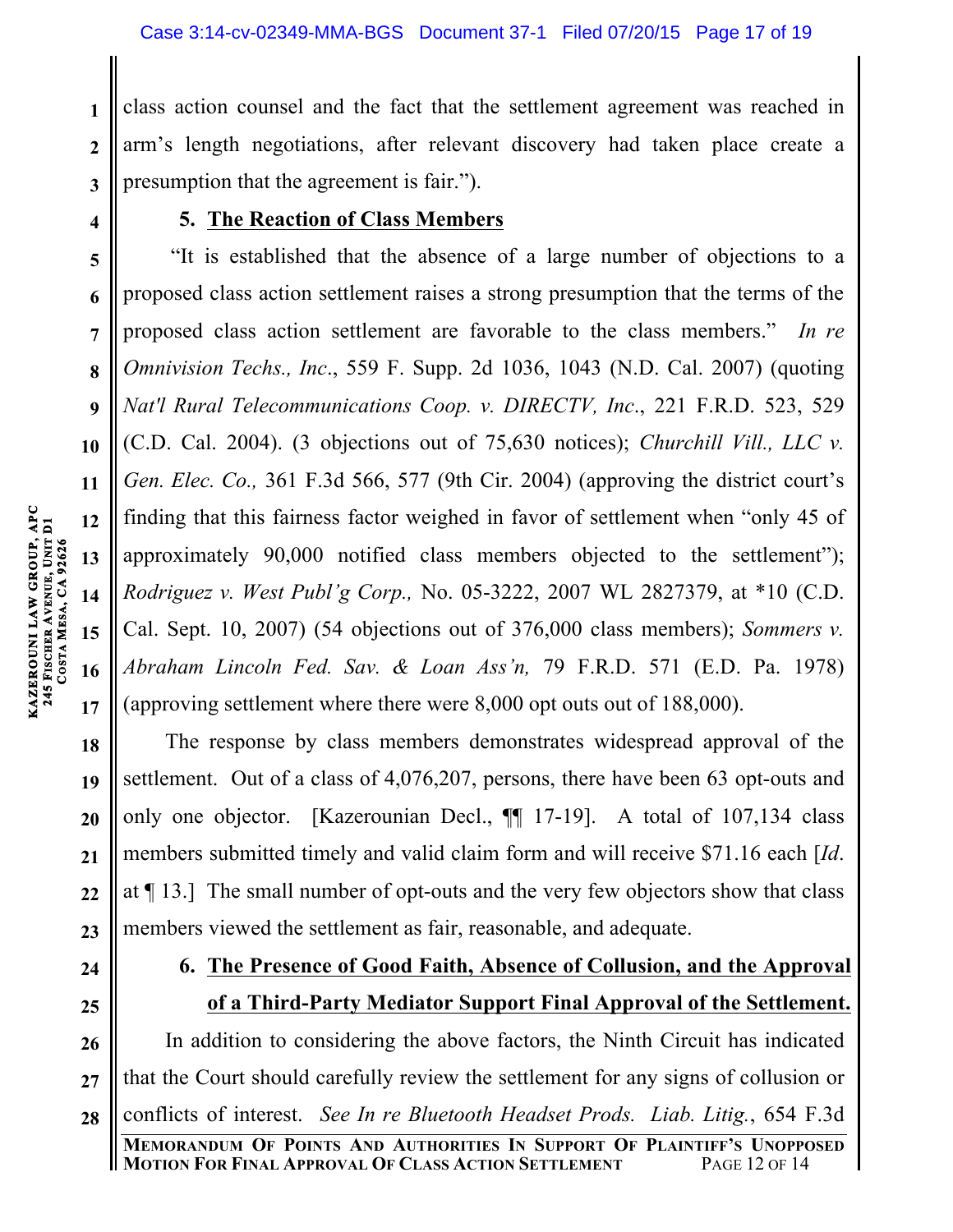**3 4 5 6 7 8 9 10 13 14 15 16** 935, 946 (9<sup>th</sup> Cir. 2011). *Milliron v. T-Mobile USA, Inc.*, 2009 WL 3345762, at \*5 (D.N.J. Sept. 14, 2009) (approving a settlement after a one-day mediation before a retired federal judge and noting that "the participation of an independent mediator in settlement negotiation virtually insures that the negotiations were conducted at arm's length and without collusion between the parties (emphasis added)"); *Sandoval v. Tharaldson Emp. Mgmt., Inc.*, 2010 WL 2486346, at \*6 (C.D. Cal. June 15, 2010) (approving settlement after a one-day mediation and noting that "the assistance of an experienced mediator in the settlement process confirms that the settlement is non-collusive (emphasis added)"; *Larson v. Sprint Nextel Corp.*, 2010 WL 239934, at \*11 (D.N.J. Jan. 15, 2010) (same); *Bert v. AK Steel Corp.*, 2008 WL 4693747, at \*2 (S.D. Ohio Oct. 23, 2008); 2 McLaughlin on Class Actions  $\S 6:7 (8<sup>th</sup> ed)$  ("A settlement reached after a supervised mediation receives a presumption of reasonableness and the absence of collusion (emphasis added)."); and, *Dennis v. Kellogg Co.*, 2010 WL 4285011, at \*4 (S.D. Cal. Oct. 14, 2010) (the parties engaged in a "full-day mediation session," thus establishing that the proposed settlement was noncollusive (emphasis added).").

**17 18 19 20 21 22** As detailed above, the Settlement is the result of adversarial arm's-length negotiations between attorneys experienced in the litigation, certification, trial and settlement of nationwide class action cases. In addition, the Honorable Irma E. Gonzalez (Ret.) of JAMS facilitated the final settlement of this action. [Kazerounian Decl., ¶ 8; Swigart Decl., ¶ 8; and Campion Decl., ¶ 8]. Accordingly, no signs of collusion or conflicts of interest are present here.

- **23 24 /// ///**
- **25 ///**

**///**

**///**

- **26**
- **27**
- **28 ///**

**11**

**12**

**1**